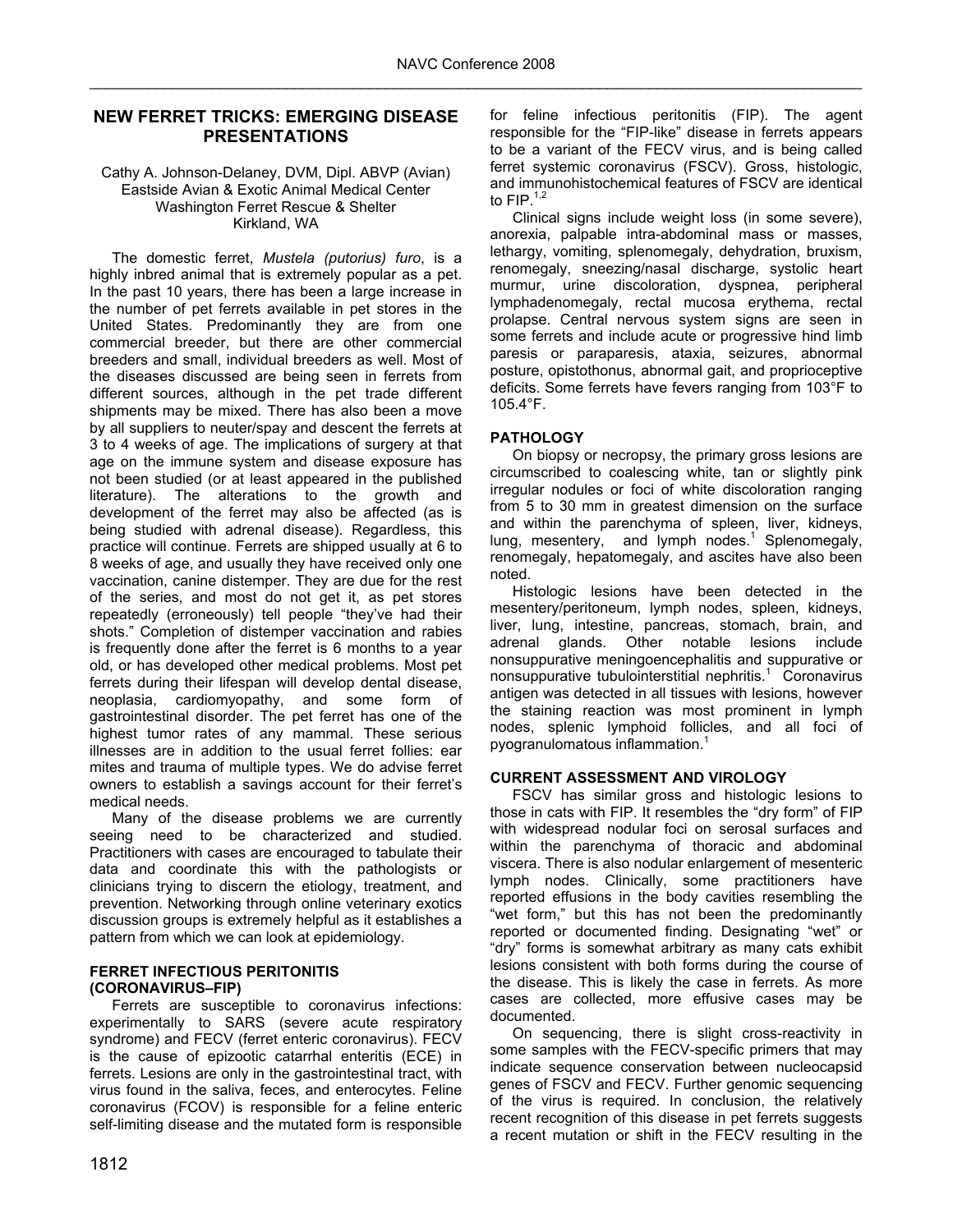systemic disease. This is similar to the mutations that occurred in FCOV preceding the development of FIP-1

## **DISSEMINATED IMMUNOPATHIC MYOSITIS**

Disseminated immunopathic myositis (DIM) was not described prior to 2003. It is characterized by a fatal, inflammatory condition of the muscles. Ferrets have typically been between 3 and 24 months of age, with the average age being 10 months. There is no sex predilection and ferrets have been from a variety of breeders.

The clinical presentation is one of rapid onset, characterized by high fever (105-108°F), anorexia, and reluctance to move. There may be variable lymphadenopathy and splenomegaly. Hematology usually shows a neutrophilic leukocytosis. Serum chemistries may show an elevated AST, hyperglycemia, and hypoalbuminemia. Most ferrets have some degree of dehydration and are losing weight and condition. Some ferrets with DIM also show diarrhea, mild serous nasal discharge, and have increased heart and respiratory rates. Radiology and ultrasonography usually show no abnormalities. Biopsies of skeletal muscle from the hind leg or lumbar region, lymph nodes and/or any masses may be useful for antemortem diagnosis and prognosis. If necropsy tissues are submitted, esophagus, heart, skeletal muscle (several sites), diaphragm, lymph nodes, spleen, bone marrow are most definitive, although full tissue submission is preferred.

Many therapies have been attempted in efforts to reduce the fever and inflammation associated with this disease, but rarely has there been recovery. Antibiotic therapy including penicillins, cephalosporins, fluoroquinolones, doxycycline, clarithromycin, azithromycin, trimethoprim-sulfa, aminoglycosides, metronidazole, and chloramphenicol has been unsuccessful. Treatment with steroidal and nonsteroidal anti-inflammatory drugs (NSAIDs) also has had little effect. Other drugs including antifungal and antiviral agents have been ineffective in controlling signs of DIM. Interferon-alpha at a dose of 600 IU/day has been shown to reduce the fever in a few cases temporarily. Cyclophosphamide has also been without much success. As most ferrets require fluid therapy, nutritional supplementation and analgesia as the disease progresses, many owners elect euthanasia following the biopsy diagnosis. To date, the author has not successfully treated this: all patients succumbed.

## **PATHOLOGY**

Gross lesions include atrophy of skeletal muscle throughout the body including the esophagus (described as red and white mottling, dilatation). Histologically there is moderate to severe suppurative to pyogranulomatous inflammation of skeletal muscle and fascia of the esophagus, heart, limbs, body wall, head and lumbar regions. There is myeloid hyperplasia of the spleen and/or bone marrow. On electron microscopy lesions include mitochondrial swelling, intracellular edema, disruption of myofibrils and  $Z$  bands.<sup>3</sup>

 At this time, the etiology of DIM is unknown. No pathogen has been isolated in any of the confirmed cases by bacterial or viral cultures, EM, immunohistochemistry, or polymerase chain reaction testing for a wide variety of known pathogens. One vaccine from one manufacturer is the only known commonality. This vaccine is no longer available, and so it is unknown if we will continue to see this syndrome. We have not had any cases presented in the past year. In an experimental trial using the canine castration vaccine, this myofasciitis syndrome was reproduced in the entire group, suggesting that it is an immunological response to an initial inflammatory stimulation.

## **APLASTIC ANEMIA/BONE MARROW**

This condition has been seen repeatedly in ferrets across the country. Cases are being tabulated, but so far, the only discernible pattern is that the ferrets are under 18 months of age. They are presented due to lethargy and anorexia, but upon physical examination are found to have pale to white mucus membranes. Some have moderate splenomegaly, but other physical paramenters appear normal. Packed cell volumes are less than 10%. Bone marrow aspirations have shown erthyrocytic aplasia. These ferrets tend to have normal white blood cell counts, and serum chemistries are often normal. Although transfusions are done, erythropoietin therapy is usually ineffective. High doses of corticosteroid have been tried to try an rule out an immune-mediated disease: this has also seemed ineffective. Etiology is unknown, but collection of case information and full necropsy work needs to be done.

## **ACUTE HEMORRHAGING SYNDROME**

This syndrome has manifested within the past year and seems to occur mainly in recently shipped ferrets or ones recently placed in pet stores. One of the major pet store chains alerted veterinarians to it in their August newsletter (Edling T, PetCo Newsletter) These young kits have acute hemorrhage, often first as epistaxis, and from oral ulceration. Hemorrhages can also be seen from the rectum, and petechiation may appear on the skin. Hemorrhage within the abdominal cavity has also been seen. Immediate therapy with parenteral vitamin K and supportive care appears to have stopped the hemorrhaging if caught early, but many literally bleed out no matter what treatment is attempted. If possible, blood can be drawn for a coagulation profile antemortem: it is speculated that this may be a hemophilia disease. Normal coagulation parameters on ferrets need to be collected and then compared. If you encounter this, please collect blood for a coagulation profile, attempt therapy, and contact Dr. Drury Reavill, who is coordinating the pathology work.

## **AMINO ACID METABOLISM ABNORMALITIES**

Two conditions are being found in ferrets that appear to be genetic metabolism pathway abnormalities. One is cysteine metabolism, which results in cysteine urolithiasis. Ferrets that have shown this condition have all been on novel protein diets. L-carnitine metabolism